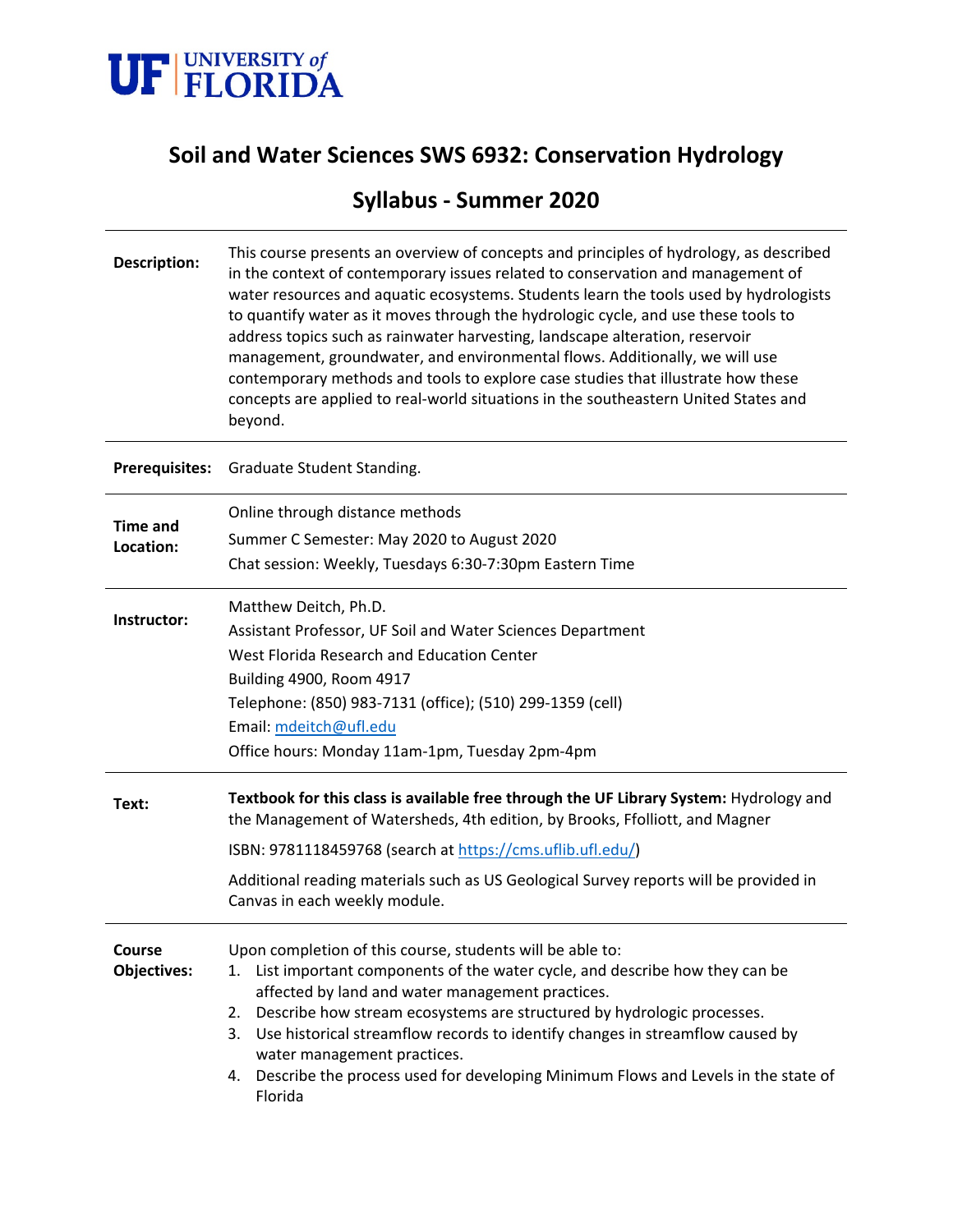# **Soil and Water Sciences SWS 6932: Conservation Hydrology Syllabus, Summer 2020 (page 2)**

**Weekly topics:**

| Weekly          | <b>Date</b>                                                             | <b>Topic</b><br><b>Assignment</b>                                           |                       |            |  |  |  |
|-----------------|-------------------------------------------------------------------------|-----------------------------------------------------------------------------|-----------------------|------------|--|--|--|
| <b>Module</b>   |                                                                         |                                                                             |                       |            |  |  |  |
| $\mathbf{1}$    | <b>May 12</b>                                                           | Watersheds: an introduction; water resources and                            | Activity Set 1; Ch 1  |            |  |  |  |
|                 |                                                                         | conservation; delineating watersheds                                        |                       |            |  |  |  |
| $\overline{2}$  | May 19                                                                  | Units of measure; the hydrologic cycle, water balance;                      | Activity Set 2; Ch 2  | AS1 (5pm)  |  |  |  |
|                 |                                                                         | (rainwater harvesting), watersheds as hydrologic units                      |                       |            |  |  |  |
| 3               | <b>May 26</b><br>Rainfall frequency and planning; Streams, part 1: data |                                                                             | Activity Set 3; Ch 3, | AS2 (5pm)  |  |  |  |
|                 |                                                                         | and analysis (sources, trends, etc.)                                        | 4                     |            |  |  |  |
| $\overline{4}$  | June 2                                                                  | Streams and data part 2                                                     | Activity Set 4; Ch 5, | AS3 (5pm)  |  |  |  |
|                 |                                                                         |                                                                             | 6                     |            |  |  |  |
| 5               | June 9                                                                  | <b>EXAM 1;</b> Water management: dams and IHA; Term                         | Activity Set 5; Ch    | AS4 (5pm)  |  |  |  |
|                 |                                                                         | project explanation                                                         | 9                     |            |  |  |  |
| 6               | June 16                                                                 | Predicting peak flows; Physical stream processes                            | <b>Activity Set 6</b> | AS5 (5pm)  |  |  |  |
|                 | June 23                                                                 | No Module or Tuesday chat this week - Summer Break                          |                       |            |  |  |  |
| 7               | June 30                                                                 | Virtual field trip: Big Coldwater Creek, Blackwater River                   | Activity Set 7;       | AS6 (5pm)  |  |  |  |
|                 |                                                                         | <b>State Forest</b>                                                         | supplemental          |            |  |  |  |
| 8               | July 7                                                                  | Groundwater and contemporary groundwater issues                             | <b>Activity Set 8</b> | AS7 (5pm)  |  |  |  |
| 9               | July 14                                                                 | EXAM 2; Urban hydrology, green infrastructure, and                          | <b>Activity Set 9</b> | AS8 (5pm)  |  |  |  |
|                 |                                                                         | <b>SWMM</b>                                                                 |                       |            |  |  |  |
| 10              | July 21                                                                 | Stream ecology; evaluating needs of a river and                             | Activity Set 10       | AS9 (5pm)  |  |  |  |
|                 |                                                                         | Minimum Flows and Levels; Lakes and wetlands                                |                       |            |  |  |  |
| 11              | July 28                                                                 | Bays, Estuaries, and coastlines; virtual field trip: Indian                 |                       | AS10 (5pm) |  |  |  |
|                 |                                                                         | Bayou, Santa Rosa County                                                    |                       |            |  |  |  |
| 12              | Aug. 3                                                                  | Last week of classes; Term Project Presentations (date to                   |                       | Literature |  |  |  |
|                 |                                                                         | be determined)                                                              |                       | review     |  |  |  |
| <b>August 7</b> |                                                                         | Final Project and Report due (grades from instructor due Monday, August 10) |                       |            |  |  |  |

#### **Course evaluation**

Online Course Evaluation Process Student assessment of instruction is an important part of efforts to improve teaching and learning. At the end of the semester, students will have the opportunity to provide feedback on the quality of instruction in this course using a standard set of university and college criteria. These evaluations are conducted online at GatorEvals. Evaluations are typically open for students to complete during the last two or three weeks of the semester; students will be notified of the specific times when they are open. It is expected that you will contribute your feedback for this course and the others in which you are enrolled this term. Summary results of these assessments are available to students at GatorEvals [\(https://gatorevals.aa.ufl.edu/\)](https://gatorevals.aa.ufl.edu/).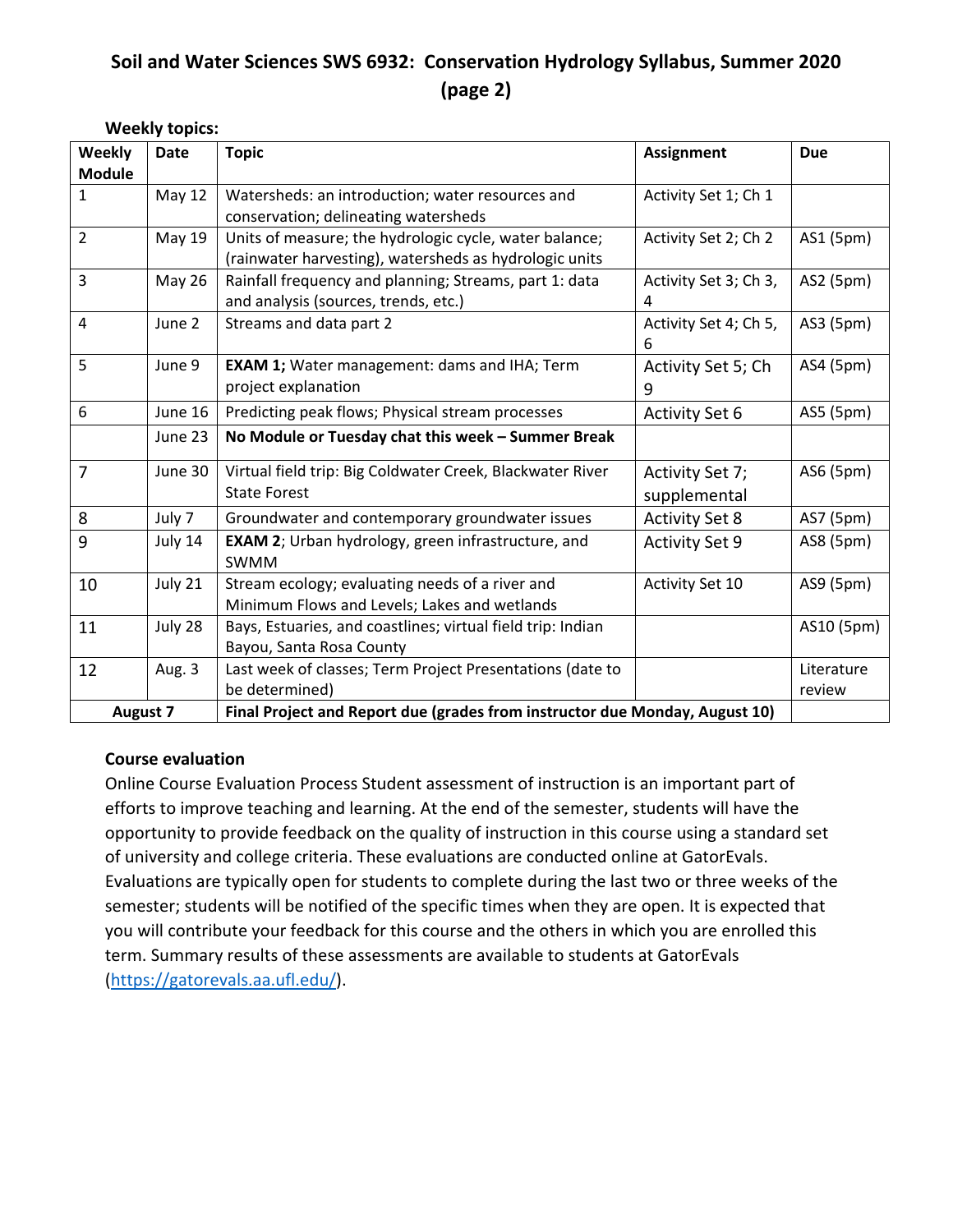# **Soil and Water Sciences SWS 6932: Conservation Hydrology Syllabus, Summer 2020 (page 3)**

### **Student Evaluation Methods (600 points total):**

Student grades will be determined based on student performance in the following categories:

| <b>Weekly Activity Sets (9)</b>       | 30% of grade | (20 points each) |  |  |
|---------------------------------------|--------------|------------------|--|--|
| Exams $(2)$                           | 27% of grade | (80 points each) |  |  |
| Term project: presentation and report | 27% of grade | (80 points each) |  |  |
| <b>Project literature review</b>      | 12% of grade | $(60$ points)    |  |  |
| Participation/attendance              | 5% of grade  | (30 points)      |  |  |

**Weekly Activity Sets:** At the conclusion of each class session (weeks 1-10), students will be assigned an Activity Set related to the topic discussed. Activity Sets will appear in weekly Canvas modules, to be submitted **via Canvas by the beginning of the following Tuesday chat session.**

**Exams:** Occurring twice during the semester, exams will consist of short analyses of data sets, short answer questions, and/or brief essays based on reading assignments, lectures, and exercises. Exams will occur during class time.

**Term project:** Students will work individually or in groups of two to conduct a hydrologic study related to a topic of their choice. The hydrologic study will consist of components as discussed in class, and may include collecting new data or using historical data. Students will present a summary of their hydrologic study online through DE methods; it will be accompanied by a Project Report. Expectations regarding the components of the hydrologic study, presentation, and report will be shared via handout and discussed in class after the first exam. The term project report is due August 7.

**Project literature review:** Students will conduct a review of literature and reports related to their chosen term project topic.

**Participation/attendance:** Students are expected to view all instruction materials in each weekly Module in Canvas, including online lecture materials, interviews, and field lab sessions as appropriate. Students are also expected to participate in online discussions. We will also hold one-hour chat sessions each week on Tuesdays. Chats provide the opportunity to reinforce class lessons with real-world examples and discuss data and problem sets in more detail. Additional information about class attendance at UF can be found at:

<https://catalog.ufl.edu/ugrad/current/regulations/info/attendance.aspx>

#### **Grades will be scored as follows:**

| Course Grade | >93 | 90-92.99 | 87-89.99 | 83-86.99 |      |      | 80-82.99   77-79.99   73-76.99   70-72.99   67-69.99 | 63-66.99 | 60-62.99 | $50 - 60$ |
|--------------|-----|----------|----------|----------|------|------|------------------------------------------------------|----------|----------|-----------|
| Letter Grade |     |          |          |          |      |      |                                                      |          |          |           |
| Grade Point  |     | 3.67     | 3.33     |          | 2.67 | 2.33 | .67                                                  |          | 0.67     |           |

A full explanation of UF grading policies can be found at: <https://catalog.ufl.edu/ugrad/current/regulations/info/grades.aspx>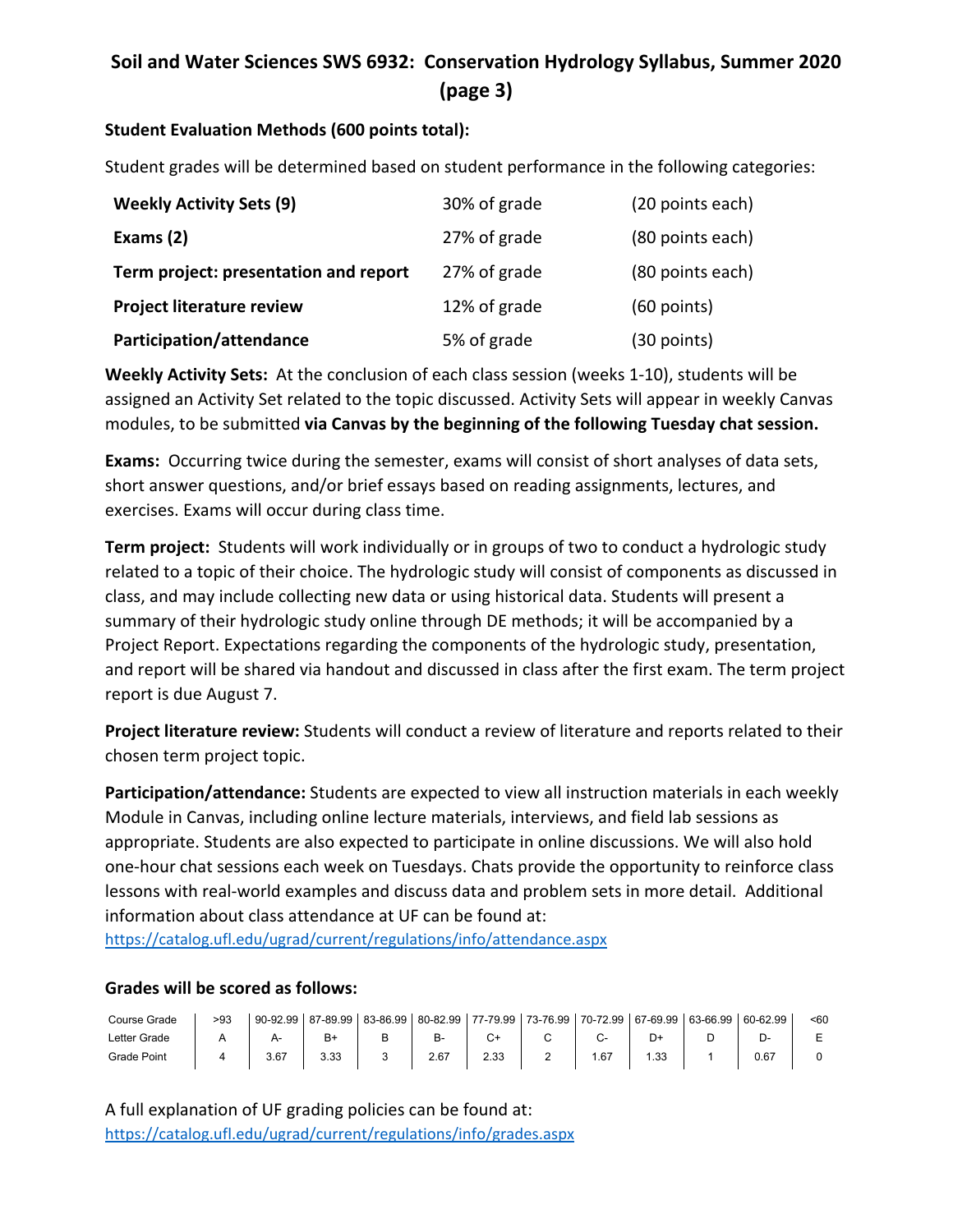# **Soil and Water Sciences SWS 6932: Conservation Hydrology Syllabus, Summer 2020 (page 4)**

#### **On-line Resources:**

An e-learning site for this course is available through Canvas. This provides a format to share documents and discussions with your classmates. I will also use it to post Problem Sets and supplemental materials. This syllabus and general announcements from the instructors to students will also be posted. **IT IS YOUR RESPONSIBILITY TO CHECK CANVAS AND USE THIS RESOURCE TO STAY UP-TO-DATE WITH SCHEDULES AND CLASSWORK.** The Canvas app is free.

#### **Late Policy**

It is critical that your Activity Sets and other course work be submitted in a timely manner. Activity Sets are due Tuesday at 5:00 pm Eastern time one week after they are assigned (unless otherwise indicated in Canvas). However, you may turn in assignments after the due date and still receive some credit. After the due date posted, late assignments will lose of 5% of their value for the first late day; 10% of their value the second day; 20% of their value the third day; and 30% of their value (i.e., a maximum of 14 points) for the rest of the week after the due date. For the following week, Problem Sets will be worth 50% of their value (i.e., a maximum of 10 points); after that, late assignments will receive no credit. All assignments must be turned in via Canvas.

#### **Academic Honesty**

The University of Florida requires all members of its community to be honest in all endeavors. Cheating, plagiarism, and other acts diminish the process of learning. When students enroll at UF they commit themselves to honesty and integrity. I fully expect you to adhere to the academic honesty guidelines you signed when you were admitted to UF.

As a student at the University of Florida, you have committed yourself to uphold the Honor Code, which includes the following pledge: "We, the members of the University of Florida community, pledge to hold ourselves and our peers to the highest standards of honesty and integrity." You are expected to exhibit behavior consistent with this commitment to the UF academic community, and on all work submitted for credit at the University of Florida, the following pledge is either required or implied: "On my honor, I have neither given nor received unauthorized aid in doing this assignment." It is assumed that you will complete all work independently in each course unless the instructor provides explicit permission for you to collaborate on course tasks (e.g. assignments, papers, quizzes, exams). Furthermore, as part of your obligation to uphold the Honor Code, you should report any condition that facilitates academic misconduct to appropriate personnel.

It is your individual responsibility to know and comply with all university policies and procedures regarding academic integrity and the Student Honor Code. Violations of the Honor Code at the University of Florida will not be tolerated. Violations will be reported to the Dean of Students Office for consideration of disciplinary action. For more information regarding the Student Honor Code, please see: <https://sccr.dso.ufl.edu/policies/student-honor-code-student-conduct-code/>